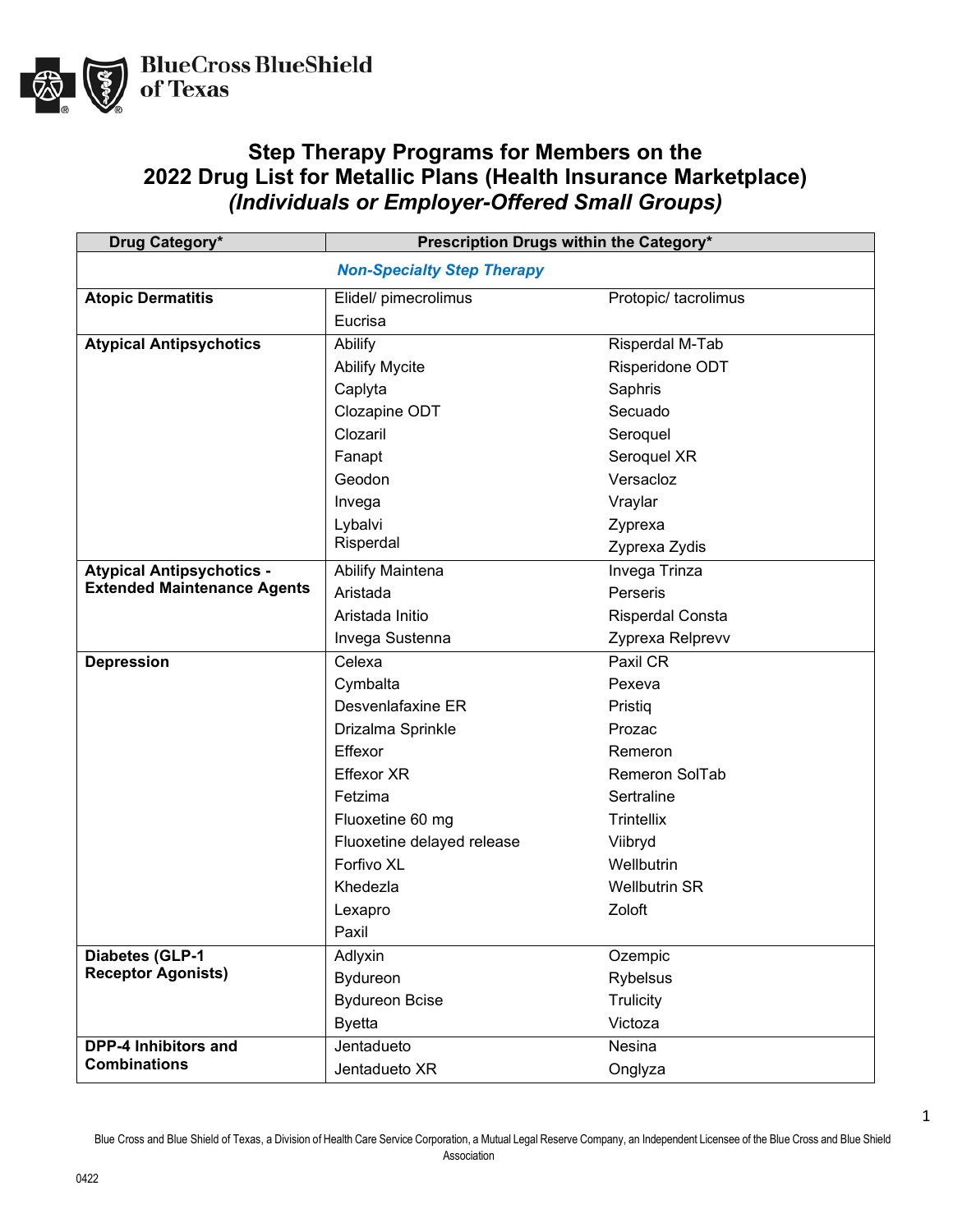|                                   | Kazano                  | Oseni                |
|-----------------------------------|-------------------------|----------------------|
|                                   | Kombiglyze XR           | Tradjenta            |
| <b>Fibrates</b>                   | Antara                  | Lipofen              |
|                                   | Fenofibrate             | Tricor               |
|                                   | Fenofibric Acid         | Triglide             |
|                                   | Fenoglide               | <b>Trilipix</b>      |
|                                   | Fibricor                |                      |
| <b>Gabapentin ER</b>              | Gralise                 | Horizant             |
| <b>Glaucoma (formerly</b>         | Lumigan                 | Xalatan              |
| Ophthalmic                        | Travatan Z              | Xelpros              |
| Prostaglandins)                   | Travoprost              | Zioptan              |
|                                   | Vyzulta                 |                      |
| Hypertension                      | Atacand                 | Edarbyclor           |
|                                   | <b>Atacand HCT</b>      | Exforge              |
|                                   | Avapro                  | Exforge HCT          |
|                                   | Avalide                 | Hyzaar               |
|                                   | Azor                    | <b>Micardis</b>      |
|                                   | Benicar                 | Micardis HCT         |
|                                   | <b>Benicar HCT</b>      | Tirbenzor            |
|                                   | Cozaar                  | Twynsta              |
|                                   | Diovan                  | Tekturna             |
|                                   | Diovan HCT              | <b>Tekturna HCT</b>  |
|                                   | Edarbi                  |                      |
| Insomnia                          | Ambien                  | Intermezzo/ zolpidem |
|                                   | Ambien CR               | Lunesta              |
|                                   | Belsomra                | Rozerem              |
|                                   | Dayvigo                 | Silenor              |
|                                   | Edluar                  | Zolpimist            |
| <b>Insulin Combination Agents</b> | Soliqua                 | Xultophy             |
| <b>Lipid Management</b>           | Altoprev                | Livalo               |
| (Cholesterol)                     | Crestor                 | Mevacor              |
|                                   | <b>Ezallor Sprinkle</b> | Pravachol            |
|                                   | Ezetimibe/ rosuvastatin | Roszet               |
|                                   | Flolipid                | Vytorin              |
|                                   | Lescol                  | Zocor                |
|                                   | <b>Lescol XL</b>        | Zypitamag            |
|                                   | Lipitor                 |                      |
| Methotrexate Injectable           | Otrexup                 | RediTrex             |
|                                   | Rasuvo                  |                      |
| <b>Oral NSAID</b>                 | Anaprox DS              | Ketoprofen           |
|                                   | Arthrotec               | Lodine               |
|                                   | Celebrex                | Meclofenamate        |
|                                   | Daypro                  | Mobic                |
|                                   | Diclofenac              | Naprelan CR          |
|                                   | Elyxyb                  | Naprosyn             |
|                                   | EC-Naprosyn             | Qmiiz ODT            |
|                                   | Feldene                 | Relafen DS           |
|                                   | Fenortho                | Tolmetin             |
|                                   | Flurbiprofen            |                      |